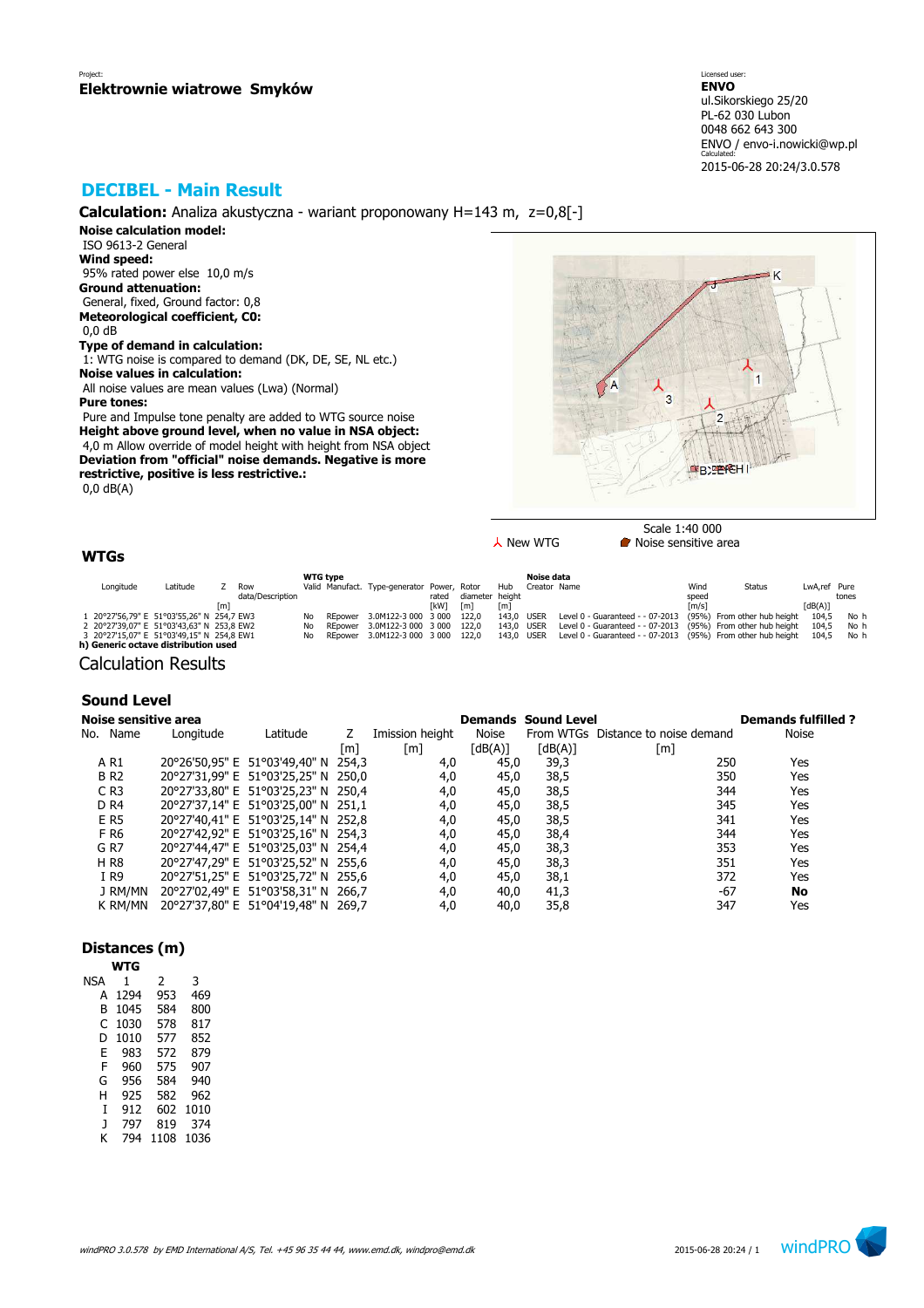# **DECIBEL - Detailed results**

**Calculation:** Analiza akustyczna - wariant proponowany H=143 m, z=0,8[-]**Noise calculation model:** ISO 9613-2 General 10,0 m/s Assumptions

Calculated  $L(DW) = LWA$ , ref + K + Dc - (Adiv + Aatm + Agr + Abar + Amisc) - Cmet (when calculated with ground attenuation, then  $Dc = D$ omega)

| LWA,ref: | Sound pressure level at WTG                        |
|----------|----------------------------------------------------|
| К:       | Pure tone                                          |
| Dc:      | Directivity correction                             |
| Adiv:    | the attenuation due to geometrical divergence      |
| Aatm:    | the attenuation due to atmospheric absorption      |
| Agr:     | the attenuation due to ground effect               |
| Abar:    | the attenuation due to a barrier                   |
| Amisc:   | the attenuation due to miscellaneous other effects |
| Cmet:    | Meteorological correction                          |

### Calculation Results

#### **Noise sensitive area: A R1**

| <b>WTG</b> |         |                                                                                   | 95% rated power |                         |                  |                |                  |         |      |      |         |
|------------|---------|-----------------------------------------------------------------------------------|-----------------|-------------------------|------------------|----------------|------------------|---------|------|------|---------|
|            |         | No. Distance Sound distance Calculated LwA,ref Dc Adiv Aatm Agr Abar Amisc A Cmet |                 |                         |                  |                |                  |         |      |      |         |
|            | [m]     | [m]                                                                               | [dB(A)]         | $[dB(A)]$ $[dB]$ $[dB]$ |                  | [dB] [dB] [dB] |                  |         | [dB] | [dB] | [dB]    |
|            | 1 2 9 4 | 1 302                                                                             | 27.78           |                         | 104.5 0.00 73.29 |                | $\sim$ 100 $\mu$ | $-0.00$ | 0.00 |      | $-0.00$ |
| 2          | 953     |                                                                                   | 963 31.13       |                         | 104.5 0.00 70.68 |                | $\sim 100$       | $-0.00$ | 0.00 |      | $-0.00$ |
| 3          | 469     |                                                                                   | 490 38.22       |                         | 104.5 0.00 64.80 |                | $\sim 100$       | $-0.00$ | 0.00 |      | $-0.00$ |

Sum 39,32

- Data undefined due to calculation with octave data

#### **Noise sensitive area: B R2**

| <b>WTG</b> |         |                                                                                   | 95% rated power |                         |                  |                          |            |                |      |           |
|------------|---------|-----------------------------------------------------------------------------------|-----------------|-------------------------|------------------|--------------------------|------------|----------------|------|-----------|
|            |         | No. Distance Sound distance Calculated LwA,ref Dc Adiv Aatm Agr Abar Amisc A Cmet |                 |                         |                  |                          |            |                |      |           |
|            | [m]     | [m]                                                                               | [dB(A)]         | $[dB(A)]$ $[dB]$ $[dB]$ |                  |                          |            | [dB] [dB] [dB] | [dB] | [dB] [dB] |
|            | 1 0 4 5 | 1 0 5 5                                                                           | 30,14           |                         | 104.5 0.00 71.46 | $\overline{\phantom{a}}$ |            | $-0.00$        | 0.00 | $-0.00$   |
| 2          | 584     |                                                                                   | 602 36.12       |                         | 104.5 0.00 66.59 | $\overline{\phantom{a}}$ |            | $-0.00$        | 0.00 | $-0.00$   |
| 3          | 808     |                                                                                   | 821 32.86       |                         | 104,5 0,00 69,29 |                          | $\sim 100$ | $-0.00$        | 0.00 | $-0.00$   |
|            |         |                                                                                   |                 |                         |                  |                          |            |                |      |           |

Sum 38,49

- Data undefined due to calculation with octave data

### **Noise sensitive area: C R3**

| <b>WTG</b> |         |                                                                                   | 95% rated power |                                                             |                  |            |         |                                    |         |
|------------|---------|-----------------------------------------------------------------------------------|-----------------|-------------------------------------------------------------|------------------|------------|---------|------------------------------------|---------|
|            |         | No. Distance Sound distance Calculated LwA,ref Dc Adiv Aatm Agr Abar Amisc A Cmet |                 |                                                             |                  |            |         |                                    |         |
|            | [m]     | [m]                                                                               | [dB(A)]         | $\lceil dB(A) \rceil$ $\lceil dB \rceil$ $\lceil dB \rceil$ |                  |            |         | $[dB]$ $[dB]$ $[dB]$ $[dB]$ $[dB]$ | [dB]    |
| 1          | 1 0 3 0 | 1 040                                                                             | 30,30           |                                                             | 104,5 0,00 71,34 | $\sim 100$ | $-0.00$ | 0.00                               | $-0.00$ |
| 2          | 578     |                                                                                   | 595 36,24       |                                                             | 104,5 0,00 66,49 | $\sim 100$ | $-0.00$ | 0.00                               | $-0.00$ |
| 3          | 824     |                                                                                   | 836 32.66       |                                                             | 104,5 0,00 69,45 | $\sim 100$ | $-0.00$ | 0.00                               | $-0.00$ |
|            |         |                                                                                   |                 |                                                             |                  |            |         |                                    |         |

Sum 38,53

- Data undefined due to calculation with octave data

|            |         | Noise sensitive area: D R4                                                   |                 |         |      |                  |                          |                 |         |      |      |         |
|------------|---------|------------------------------------------------------------------------------|-----------------|---------|------|------------------|--------------------------|-----------------|---------|------|------|---------|
| <b>WTG</b> |         |                                                                              | 95% rated power |         |      |                  |                          |                 |         |      |      |         |
|            |         | No. Distance Sound distance Calculated LwA,ref Dc Adiv Aatm Agr Abar Amisc A |                 |         |      |                  |                          |                 |         |      |      | Cmet    |
|            | [m]     | [m]                                                                          | (dB(A)[         | [dB(A)] | [dB] | [dB]             | 「dB]                     | [dB]            | [dB]    | [dB] | [dB] | [dB]    |
|            | 1 0 1 0 | 1 0 2 0                                                                      | 30,51           |         |      | 104,5 0,00 71,17 |                          |                 | $-0.00$ | 0.00 |      | $-0,00$ |
| 2          | 577     | 594                                                                          | 36,26           |         |      | 104,5 0,00 66,47 | $\overline{\phantom{a}}$ |                 | $-0.00$ | 0.00 |      | $-0,00$ |
| 3          | 861     | 872                                                                          | 32,21           |         |      | 104,5 0,00 69,81 |                          | $\sim$ 10 $\pm$ | $-0.00$ | 0.00 |      | $-0,00$ |
|            |         |                                                                              |                 |         |      |                  |                          |                 |         |      |      |         |

Sum 38,46

- Data undefined due to calculation with octave data

# **Noise sensitive area: E R5**

| WTG |     |                                                                                   | 95% rated power                                                                                                                                                                  |  |  |  |                                |         |
|-----|-----|-----------------------------------------------------------------------------------|----------------------------------------------------------------------------------------------------------------------------------------------------------------------------------|--|--|--|--------------------------------|---------|
|     |     | No. Distance Sound distance Calculated LwA,ref Dc Adiv Aatm Agr Abar Amisc A Cmet |                                                                                                                                                                                  |  |  |  |                                |         |
|     | [m] | l m I                                                                             | $\lceil dB(A) \rceil$ $\lceil dB(A) \rceil$ $\lceil dB \rceil$ $\lceil dB \rceil$ $\lceil dB \rceil$ $\lceil dB \rceil$ $\lceil dB \rceil$ $\lceil dB \rceil$ $\lceil dB \rceil$ |  |  |  |                                |         |
|     | 983 |                                                                                   | 993 30.80                                                                                                                                                                        |  |  |  | 104.5 0.00 70.94 - - 0.00 0.00 | $-0.00$ |

To be continued on next page...

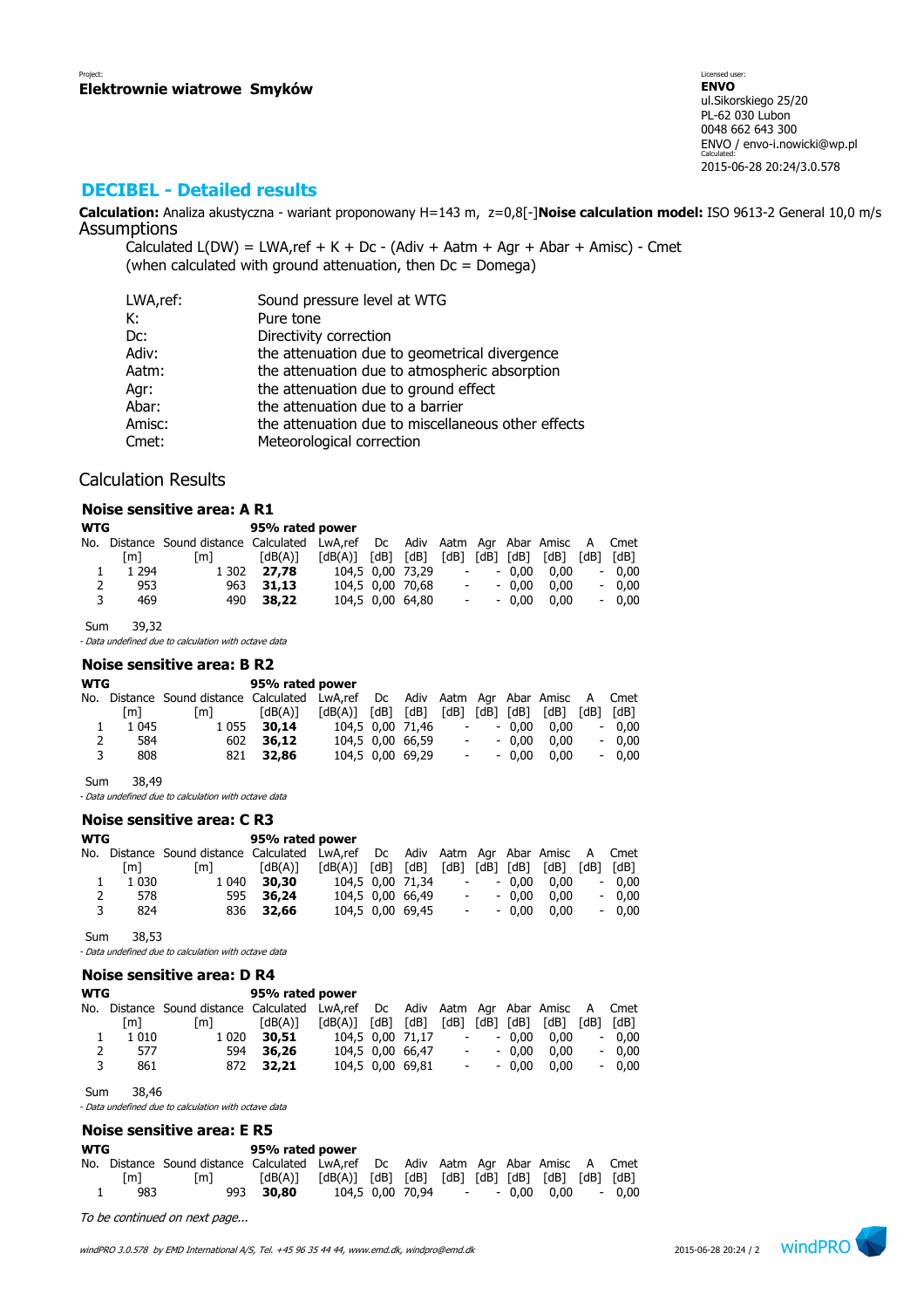# **DECIBEL - Detailed results**

**Calculation:** Analiza akustyczna - wariant proponowany H=143 m, z=0,8[-]**Noise calculation model:** ISO 9613-2 General 10,0 m/s ...continued from previous page

| <b>WTG</b> |     |                                                                                   | 95% rated power |                         |                  |                    |                     |      |         |
|------------|-----|-----------------------------------------------------------------------------------|-----------------|-------------------------|------------------|--------------------|---------------------|------|---------|
|            |     | No. Distance Sound distance Calculated LwA,ref Dc Adiv Aatm Agr Abar Amisc A Cmet |                 |                         |                  |                    |                     |      |         |
|            | [m] | [m]                                                                               | [dB(A)]         | $[dB(A)]$ $[dB]$ $[dB]$ |                  |                    | [dB] [dB] [dB] [dB] | rdB1 | [dB]    |
| 2          | 572 | 589                                                                               | 36,35           |                         | 104.5 0.00 66.40 | $\sim 100$         | $-0.00$ $0.00$      |      | $-0.00$ |
| 3          | 891 |                                                                                   | 902 31.85       |                         | 104.5 0.00 70.10 | <b>All Control</b> | $-0.00$ $0.00$      |      | $-0.00$ |

Sum 38,48

- Data undefined due to calculation with octave data

### **Noise sensitive area: F R6**

| WTG |     |                                                                               | 95% rated power |         |               |                  |                          |            |                |      |      |         |
|-----|-----|-------------------------------------------------------------------------------|-----------------|---------|---------------|------------------|--------------------------|------------|----------------|------|------|---------|
| No. |     | Distance Sound distance Calculated LwA,ref Dc Adiv Aatm Agr Abar Amisc A Cmet |                 |         |               |                  |                          |            |                |      |      |         |
|     | [m] | [m]                                                                           | [dB(A)]         | [dB(A)] | $[dB]$ $[dB]$ |                  |                          |            | [dB] [dB] [dB] | [dB] | [dB] | [dB]    |
| ı   | 968 |                                                                               | 978 30.97       |         |               | 104,5 0,00 70,81 |                          | $\sim 100$ | $-0.00$        | 0.00 |      | $-0.00$ |
| 2   | 575 | 592                                                                           | 36,29           |         |               | 104.5 0.00 66.44 |                          | $\sim 100$ | $-0.00$        | 0.00 |      | $-0.00$ |
| 3   | 918 |                                                                               | 928 31.53       |         |               | 104.5 0.00 70.36 | $\overline{\phantom{a}}$ |            | $-0.00$        | 0.00 |      | $-0.00$ |
|     |     |                                                                               |                 |         |               |                  |                          |            |                |      |      |         |

Sum 38,41

- Data undefined due to calculation with octave data

#### **Noise sensitive area: G R7**

| [m] | [m] | [dB(A)]    |                         |                 |                          |                                                          |                                |      | [dB]                                                         | [dB]                                                                                                          |
|-----|-----|------------|-------------------------|-----------------|--------------------------|----------------------------------------------------------|--------------------------------|------|--------------------------------------------------------------|---------------------------------------------------------------------------------------------------------------|
| 964 |     | 31.01      |                         |                 | $\overline{\phantom{a}}$ |                                                          |                                | 0.00 | $\overline{\phantom{a}}$                                     | 0.00                                                                                                          |
| 584 |     | 36,14      |                         |                 |                          |                                                          |                                | 0.00 | $\overline{\phantom{a}}$                                     | 0.00                                                                                                          |
| 940 |     |            |                         |                 |                          |                                                          |                                | 0.00 |                                                              | 0.00                                                                                                          |
|     |     | <b>WTG</b> | 974<br>600<br>950 31.29 | 95% rated power | $[dB(A)]$ $[dB]$ $[dB]$  | 104.5 0.00 70.77<br>104.5 0.00 66.57<br>104.5 0.00 70.55 | $\sim$ 100 $\mu$<br>$\sim 100$ |      | $[dB]$ $[dB]$ $[dB]$ $[dB]$<br>$-0.00$<br>$-0.00$<br>$-0.00$ | No. Distance Sound distance Calculated LwA,ref Dc Adiv Aatm Agr Abar Amisc A Cmet<br>$\overline{\phantom{0}}$ |

Sum 38,28

- Data undefined due to calculation with octave data

### **Noise sensitive area: H R8**

| WTG |     |                                                                                   | 95% rated power |                   |  |                  |  |            |         |                                    |         |
|-----|-----|-----------------------------------------------------------------------------------|-----------------|-------------------|--|------------------|--|------------|---------|------------------------------------|---------|
|     |     | No. Distance Sound-distance Calculated LwA,ref Dc Adiv Aatm Agr Abar Amisc A Cmet |                 |                   |  |                  |  |            |         |                                    |         |
|     | [m] | [m]                                                                               | [dB(A)]         | [dB(A)] [dB] [dB] |  |                  |  |            |         | $[dB]$ $[dB]$ $[dB]$ $[dB]$ $[dB]$ | [dB]    |
|     | 937 | 947                                                                               | 31,32           |                   |  | 104.5 0.00 70.53 |  | $\sim 100$ | $-0.00$ | 0.00                               | $-0.00$ |
| 2   | 582 |                                                                                   | 598 36.19       |                   |  | 104.5 0.00 66.53 |  | $\sim 100$ | $-0.00$ | 0.00                               | $-0.00$ |
| 3   | 962 |                                                                                   | 972 31.03       |                   |  | 104,5 0,00 70,76 |  | $\sim 100$ | $-0.00$ | 0.00                               | $-0,00$ |

Sum 38,31

- Data undefined due to calculation with octave data

#### **Noise sensitive area: I R9**

| WTG |         |                                                                               | 95% rated power |                         |  |                  |      |            |           |      |      |         |
|-----|---------|-------------------------------------------------------------------------------|-----------------|-------------------------|--|------------------|------|------------|-----------|------|------|---------|
| No. |         | Distance Sound distance Calculated LwA,ref Dc Adiv Aatm Agr Abar Amisc A Cmet |                 |                         |  |                  |      |            |           |      |      |         |
|     | [m]     | $\lceil m \rceil$                                                             | [dB(A)]         | $[dB(A)]$ $[dB]$ $[dB]$ |  |                  | [dB] |            | [dB] [dB] | [dB] | [dB] | [dB]    |
|     | 919     |                                                                               | 929 31.53       | 104.5 0.00 70.36        |  |                  |      | $\sim 100$ | $-0.00$   | 0.00 |      | $-0.00$ |
| 2   | 602     | 617                                                                           | 35,86           |                         |  | 104,5 0,00 66,81 |      | $\sim 100$ | $-0.00$   | 0.00 |      | $-0.00$ |
| 3   | 1 0 1 0 |                                                                               | 1 0 19 30.52    |                         |  | 104,5 0,00 71,17 |      | $\sim 100$ | $-0.00$   | 0.00 |      | $-0.00$ |
|     |         |                                                                               |                 |                         |  |                  |      |            |           |      |      |         |

Sum 38,06

- Data undefined due to calculation with octave data

### **Noise sensitive area: J RM/MN**

| <b>WTG</b> |         | 95% rated power                                                                   |         |                                                             |                  |                |                          |         |      |       |         |
|------------|---------|-----------------------------------------------------------------------------------|---------|-------------------------------------------------------------|------------------|----------------|--------------------------|---------|------|-------|---------|
|            |         | No. Distance Sound distance Calculated LwA,ref Dc Adiv Aatm Agr Abar Amisc A Cmet |         |                                                             |                  |                |                          |         |      |       |         |
|            | [m]     | [m]                                                                               | [dB(A)] | $\lceil dB(A) \rceil$ $\lceil dB \rceil$ $\lceil dB \rceil$ |                  | [dB] [dB] [dB] |                          |         | rdB1 | [dB]  | [dB]    |
|            | 1 0 6 1 | 1 0 6 9                                                                           | 29,99   |                                                             | 104,5 0,00 71,58 |                | $\sim 100$               | $-0.00$ | 0.00 | $ \,$ | 0.00    |
|            | 844     | 854                                                                               | 32,43   |                                                             | 104,5 0,00 69,63 |                | <b>All Control</b>       | $-0.00$ | 0.00 |       | $-0.00$ |
| २          | 374     | 397                                                                               | 40,32   |                                                             | 104.5 0.00 62.97 |                | $\mathcal{L}_{\rm{max}}$ | $-0.00$ | 0.00 |       | $-0.00$ |

Sum 41,31

- Data undefined due to calculation with octave data

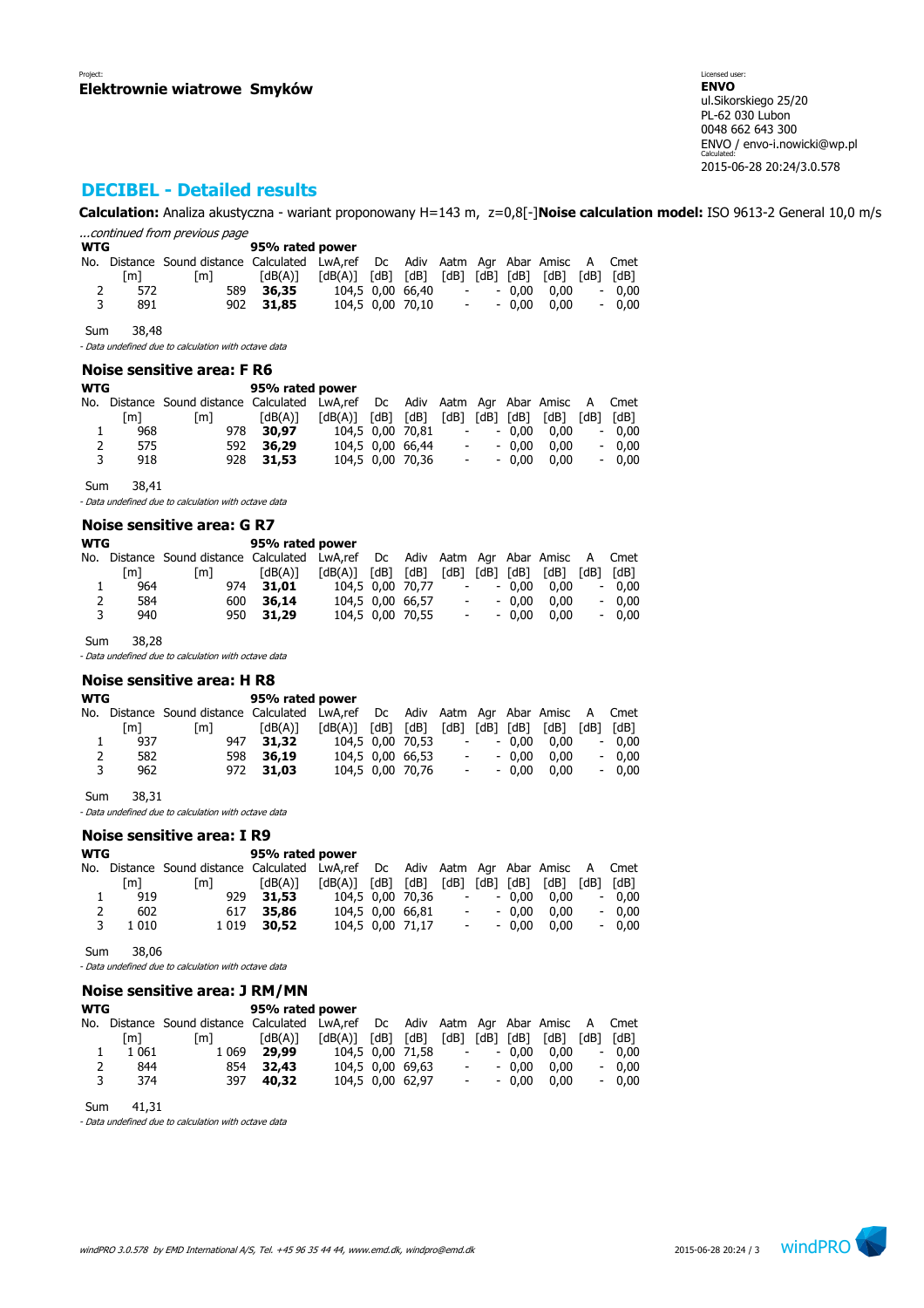# **DECIBEL - Detailed results**

**Calculation:** Analiza akustyczna - wariant proponowany H=143 m, z=0,8[-]**Noise calculation model:** ISO 9613-2 General 10,0 m/s **Noise sensitive area: K RM/MN**

| <b>WTG</b> |         | 95% rated power                                                                   |                       |                         |  |                  |            |         |                     |      |         |
|------------|---------|-----------------------------------------------------------------------------------|-----------------------|-------------------------|--|------------------|------------|---------|---------------------|------|---------|
|            |         | No. Distance Sound distance Calculated LwA,ref Dc Adiv Aatm Agr Abar Amisc A Cmet |                       |                         |  |                  |            |         |                     |      |         |
|            | [m]     | $\lceil m \rceil$                                                                 | $\lceil dB(A) \rceil$ | $[dB(A)]$ $[dB]$ $[dB]$ |  |                  |            |         | [dB] [dB] [dB] [dB] | [dB] | [dB]    |
|            | 835     | 843                                                                               | 32,58                 | 104,5 0,00 69,51 -      |  |                  |            | $-0.00$ | 0.00                |      | $-0,00$ |
| 2          | 1 1 0 8 | 1 1 1 4                                                                           | 29,54                 |                         |  | 104,5 0,00 71,94 | $\sim 100$ | $-0.00$ | 0.00                |      | $-0.00$ |
| 3          | 1 0 3 6 | 1 0 4 3                                                                           | 30,26                 |                         |  | 104,5 0,00 71,36 | $\sim 100$ | $-0.00$ | 0.00                |      | $-0,00$ |
|            |         |                                                                                   |                       |                         |  |                  |            |         |                     |      |         |

Sum 35,77

- Data undefined due to calculation with octave data

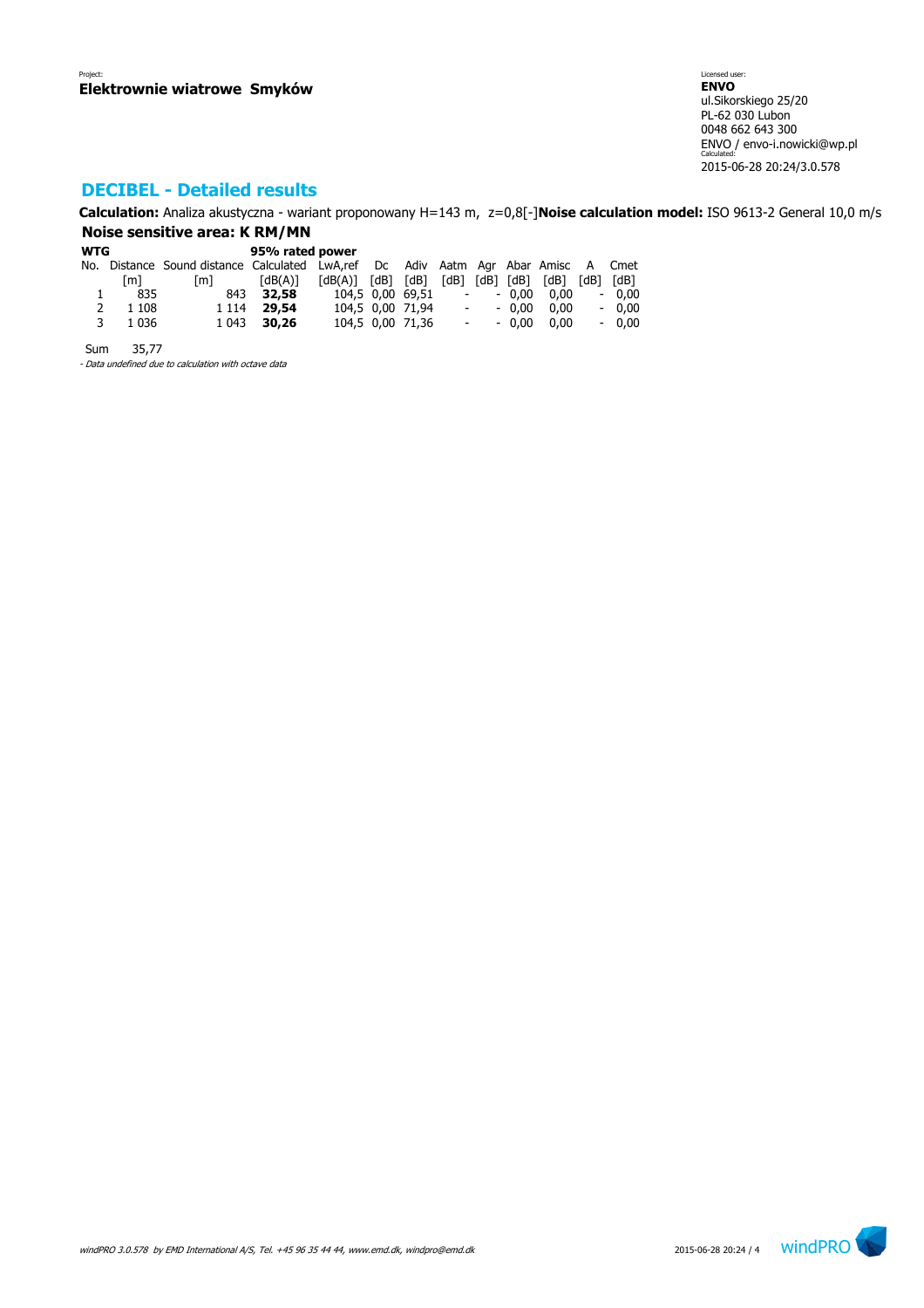## **DECIBEL - Assumptions for noise calculation**

**Calculation:** Analiza akustyczna - wariant proponowany H=143 m, z=0,8[-]**Noise calculation model:** ISO 9613-2 General 10,0 m/s **Noise calculation model:** ISO 9613-2 General **Wind speed:** 95% rated power else 10,0 m/s **Ground attenuation:** General, fixed, Ground factor: 0,8 **Meteorological coefficient, C0:** 0,0 dB **Type of demand in calculation:** 1: WTG noise is compared to demand (DK, DE, SE, NL etc.) **Noise values in calculation:** All noise values are mean values (Lwa) (Normal) **Pure tones:** Pure and Impulse tone penalty are added to WTG source noise **Height above ground level, when no value in NSA object:** 4,0 m Allow override of model height with height from NSA object **Deviation from "official" noise demands. Negative is more restrictive, positive is less restrictive.:** 0,0 dB(A) **Octave data required** Air absorption 63 125 250 500 1 000 2 000 4 000 8 000 [db/km] [db/km] [db/km] [db/km] [db/km] [db/km] [db/km] [db/km] 0,1 0,4 1,0 1,9 3,7 9,7 32,8 117,0 **WTG:** REpower 3.0M122 3000 122.0 !O! **Noise:** Level 0 - Guaranteed - - 07-2013 Source Source/Date Creator Edited Manufacturer 2013-07-10 USER 2013-12-23 10:16 Based on document SD-3.5-WT.PC-00-A-C-EN. **Octave data** Status Hub height Wind speed LwA,ref Pure tones 63 125 250 500 1000 2000 4000 8000 [m] [m/s] [dB(A)] [dB] [dB] [dB] [dB] [dB] [dB] [dB] [dB] From other hub height 143,0 95% rated power 104,5 No Generic data 86,1 93,1 96,5 99,1 98,9 96,0 91,2 81,7 **NSA:** R1-A **Predefined calculation standard: Imission height(a.g.l.):** Use standard value from calculation model **Noise demand:** 45,0 dB(A) **No distance demand NSA:** R2-B **Predefined calculation standard: Imission height(a.g.l.):** Use standard value from calculation model **Noise demand:** 45,0 dB(A) **No distance demand NSA:** R3-C **Predefined calculation standard: Imission height(a.g.l.):** Use standard value from calculation model

**Noise demand:** 45,0 dB(A) **No distance demand**

**NSA:** R4-D **Predefined calculation standard: Imission height(a.g.l.):** Use standard value from calculation model

**Noise demand:** 45,0 dB(A) **No distance demand**